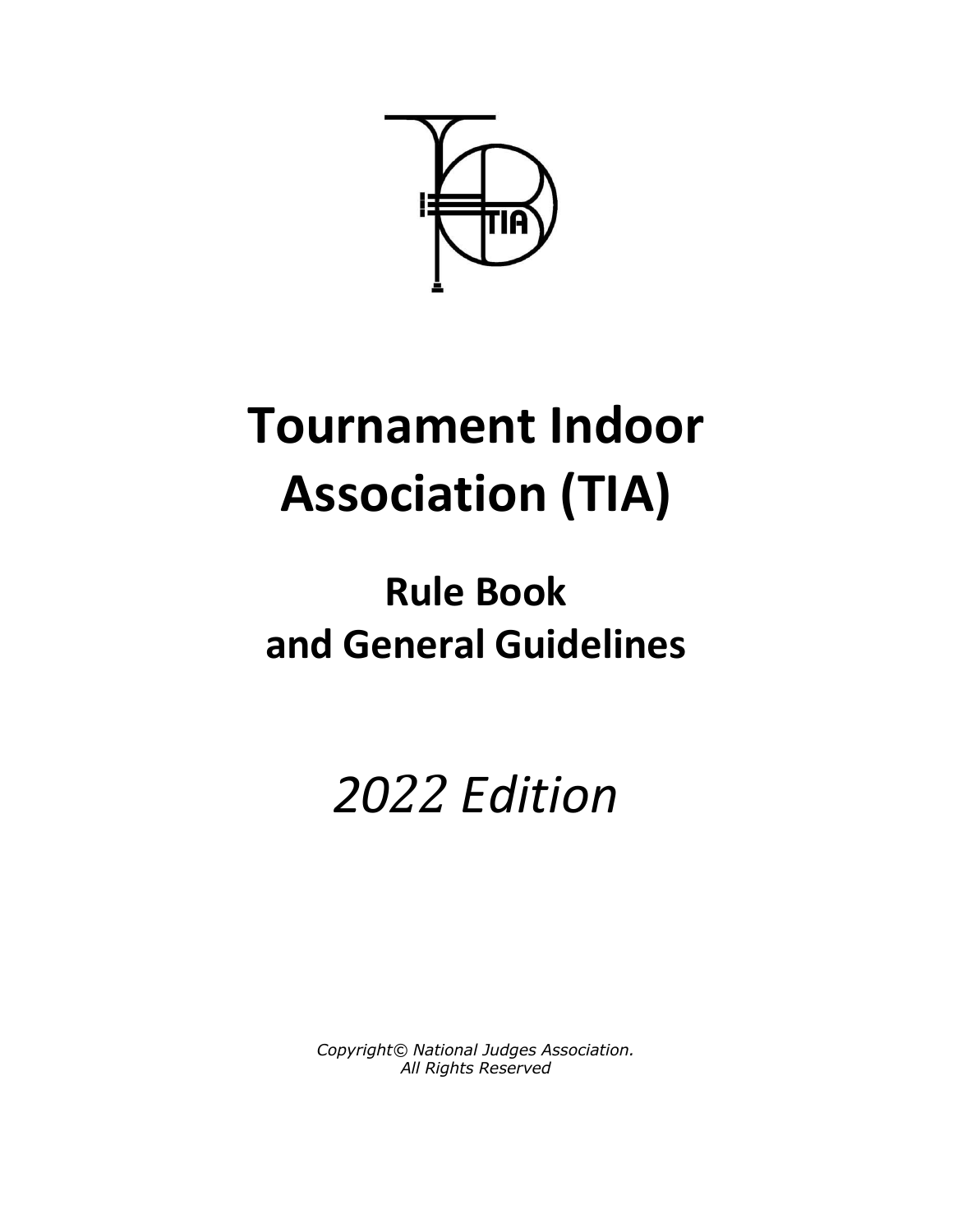Tournament Indoor Association (TIA) utilizes an adaptation of the Winter Guard International (WGI) scoring system and contest rules. When any contradictions occur between a Tournament Indoor Association rule and a WGI rule, the TIA rule will take precedence.

When a discrepancy between WGI and TIA rules exists, the following method shall be used to determine if a TIA rule change should take place: Any unit which finds such a rule, after Rules Congress has ended for that season, shall submit to the TIA Director in writing, a rationale for the adaptation of this rule. This rationale should include the potential penalty or negative impact on the unit, and a reasonable solution which parallels the national circuit. It should also include supporting arguments on the positive impact on TIA units should the change be approved. Once received by the TIA Director, the following administrators shall offer a written opinion on the proposed change: TIA Director, Education Director, and Caption Chair. The recommendations of these administrators shall then be forwarded to the Region Coordinators and an online vote shall be then forwarded to the TIA Director within 48 hours. Any Region that does not vote within the 48 hours will be counted as an "abstain" vote. Majority will rule. The results of voting shall then be announced by the TIA Director. This procedure must occur prior to end of the reclassification period. Any potential rule changes after the reclassification period has ended will be held for the Rules Congress.

\*\* For 2021: Scholastic units needing to remove themselves

# **I. MEMBERSHIP**

#### See Tournament Bylaw 6 Membership in addition to below.

- 1) Independent units are required to provide proof of insurance to their Region Coordinators prior to the start of the competition season. For insurance limits, please refer to https://wgi.org/insurance-information. Scholastic units that make the choice for a variety of reasons to compete in the Independent division will be bound by all requirements of the Independent division, including providing proof of insurance.
- 2) The personnel size of a unit may not increase after April  $1<sup>st</sup>$ . In the event of injury or illness, aunit may replace a person by notifying the Region Coordinator and Indoor Director in writing.
- 3) If a new unit is formed as a split of an existing member unit during the competitive season andafter January 1, they cannot be accepted as members until the next competitive season.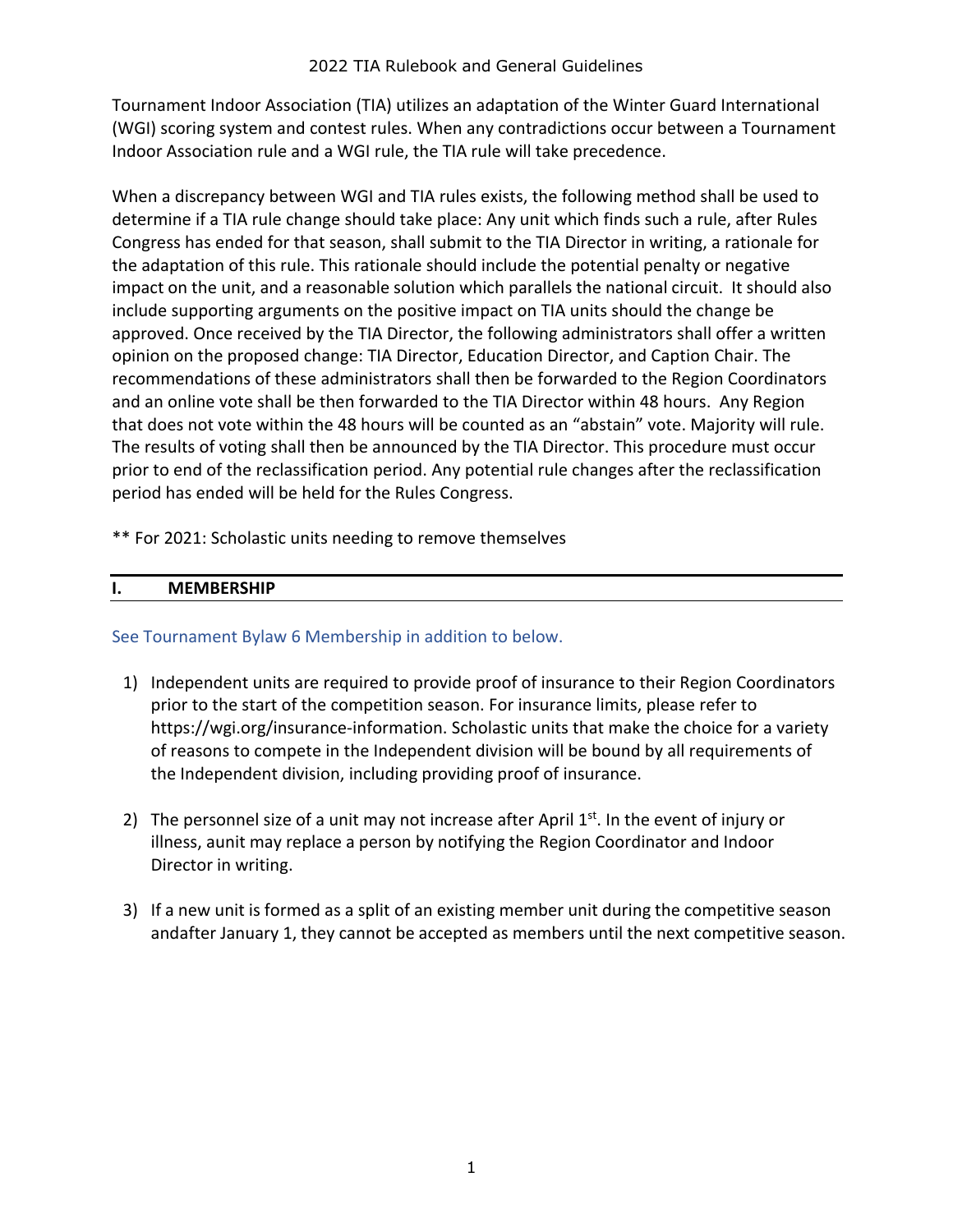# **II. ELIGIBILITY**

*In a move toward live competition in 2022, TIA has amended the eligibility requirements as listed below. This is for the 2022 indoor season only and will be revisited by the Executive Board before the 2023 season. This decision considered those performers whose final age-out year fell within the largely canceled 2020 and TIA Virtual! 2021 seasons due to COVID-19. This decision will have no impact or effect whatsoever on scholastic eligibility, which is governed by state and local law.*

Eligibility rules amended as follows:

#### **Color Guard/ Dance/ Twirl/ Percussion**

Units in the Independent A Classes composed of performers not over 24 years of age as of 12:01 AM on May 2, 2022, shall be permitted to compete in contests governed by TIA. Units in the Independent Open Class may utilize performers not over 25 years of age as of May 2, 2022. Independent World Class units may compete with performers of any age.

#### **Winds**

- 1) All groups in the Winds divisions are not bound by any age limit, so no change is indicated.
- 2) **AGE VERIFICATION**: Each scholastic unit will submit a list to the Indoor Region Coordinator showing eachmember's grade and a letter signed by the Principal, Vice-Principal, or other School Administrator assigned to oversee the indoor programs, verifying that all students are enrolledin the school district (for Scholastic units).
- 3) Independent units must submit a name and age list of all members. This information must be submitted to the Indoor Region Coordinator before the date of the unit's first competition, but no later than February 15<sup>th</sup>. Any changes/additionsmust be submitted to the Region Coordinator before the member can compete.
- 4) No Color Guard, Twirler or Dance unit may compete with less than five (5) nor more than thirty members on the floor of competition at the same time, or forty (40) members for the World Classes. The minimum number for Percussion is six (6) and there is no maximum numberof members for Percussion units. Winds units must have a minimum of ten (10) members including the optional student conductor (student conductor may be positioned in the competition area or in a designated place in the stands).

**To qualify for the Region Championship, a unit must compete in a minimum of two (2) sanctioned competitions during the reclassification period.**

**To qualify for the Atlantic Coast Championships, a unit must compete in a minimum of**

**1) four (4) sanctioned competitions (exhibitions, other than the show host, do not count whether they are on the recap or not) and their Region Championship** – **two (2) must be during reclassification and two (2) at any time during the season for Regional A,**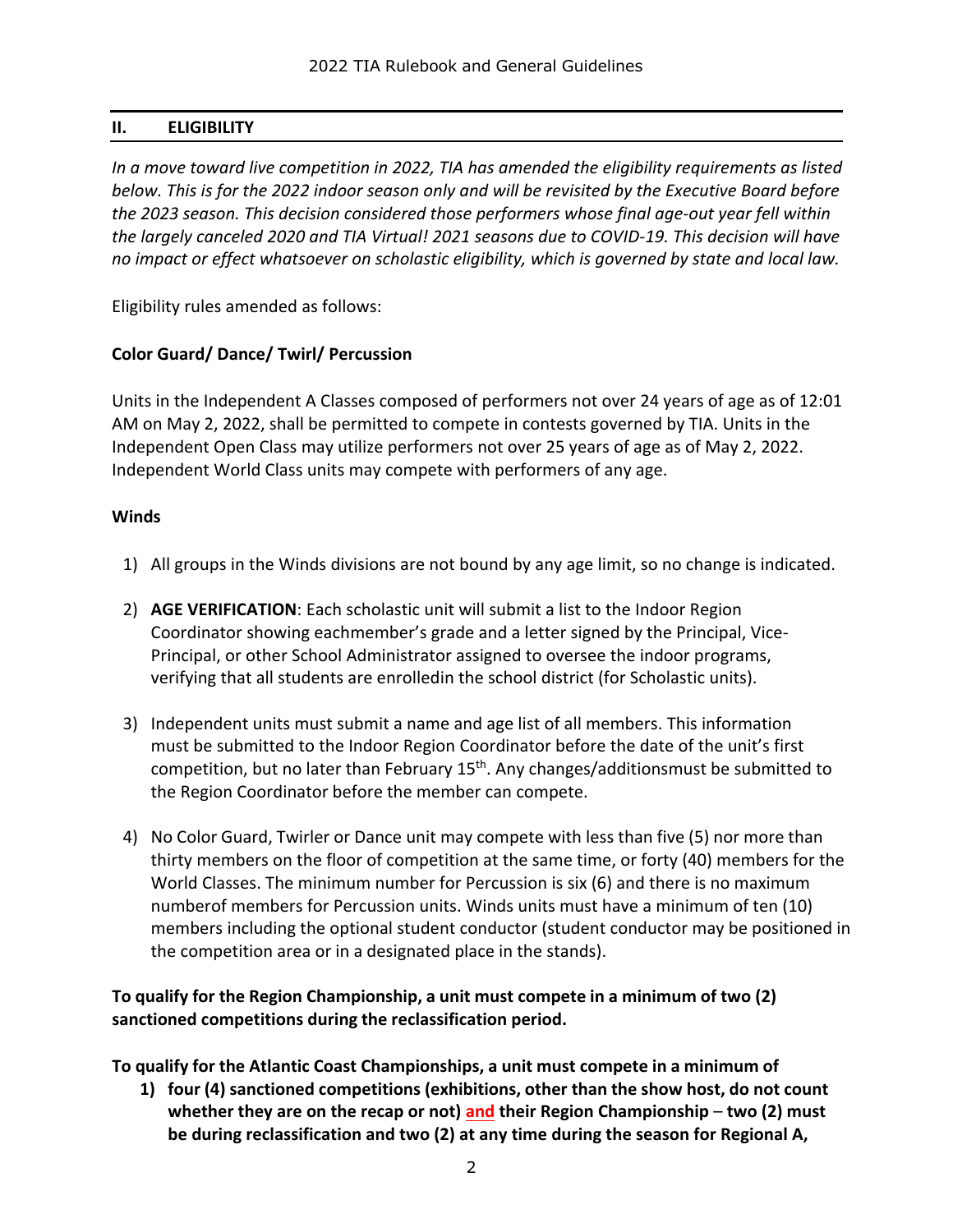**Intermediate A, A, Senior and University units;**

- **2) four (4) sanctioned competitions (exhibitions, other than the show host, do not count whether they are on the recap or not) and their Region Championship without being bound to two in the reclassification period for Open and World Class units;**
- **3) three (3) sanctioned competitions and their Region Championship for Cadet, Junior and Middle School units and all classes of Winds.**

Units that compete in a WGI-sanctioned Regional/Championship may use this experience for one (1) TIA show credit. This may only be used once during the competition season regardless of the number of WGI contests attended and the unit must still compete in at least two (2) TIA competitions within the reclassification period and one (1) other competition prior to Region Championships. It is the Unit Director's responsibility to notify the TIA Director, in writing, that they wish to utilize a WGI contest as a contest credit.

The TIA Director may grant show credit to any units that were contracted to attend a contest, but were unable to attend due to poor weather conditions or if the show was canceled.

#### **III. CLASSIFICATION**

- 1) Classification for all indoor activities is based on competitive strata and opportunity for growth.
- 2) Competitive genres are described as: Color Guard, Twirler, Dance, Marching Percussion, Stationary Percussion and Winds. It is not acceptable to have the same student/member compete in two units of the same competitive genre in a single season (i.e. – one person may not compete in both the Middle School Guard and the High School Guard. This includes any unit members that stand behind props during the performance). You may use the same student/member to compete in two different competitive genres (i.e. – one person may compete in both guard and either twirler, marching percussion or dance team during the same competitive season). Please note that due to the extensive scheduling of the contests during the Atlantic Coast Championships, and the utilization of more than one site, TIA cannot and willnot make schedule accommodations for units that have members in more than one unit or organizations that have multiple competitive units.
- 3) All units will declare their division, Scholastic or Independent (see above definition) and this may not change during the season. Units will also select a class to compete in at the beginningof the season and notify their Region Coordinator no later than January 15<sup>th</sup> of the class that they intend to compete in. Any changes to this class declaration should be communicated to the Region Coordinator prior to the unit's first competition.
- 4) All units that were promoted as part of the Review Panel process following the Atlantic CoastChampionships must begin the next season in the class they were promoted to or a higher class.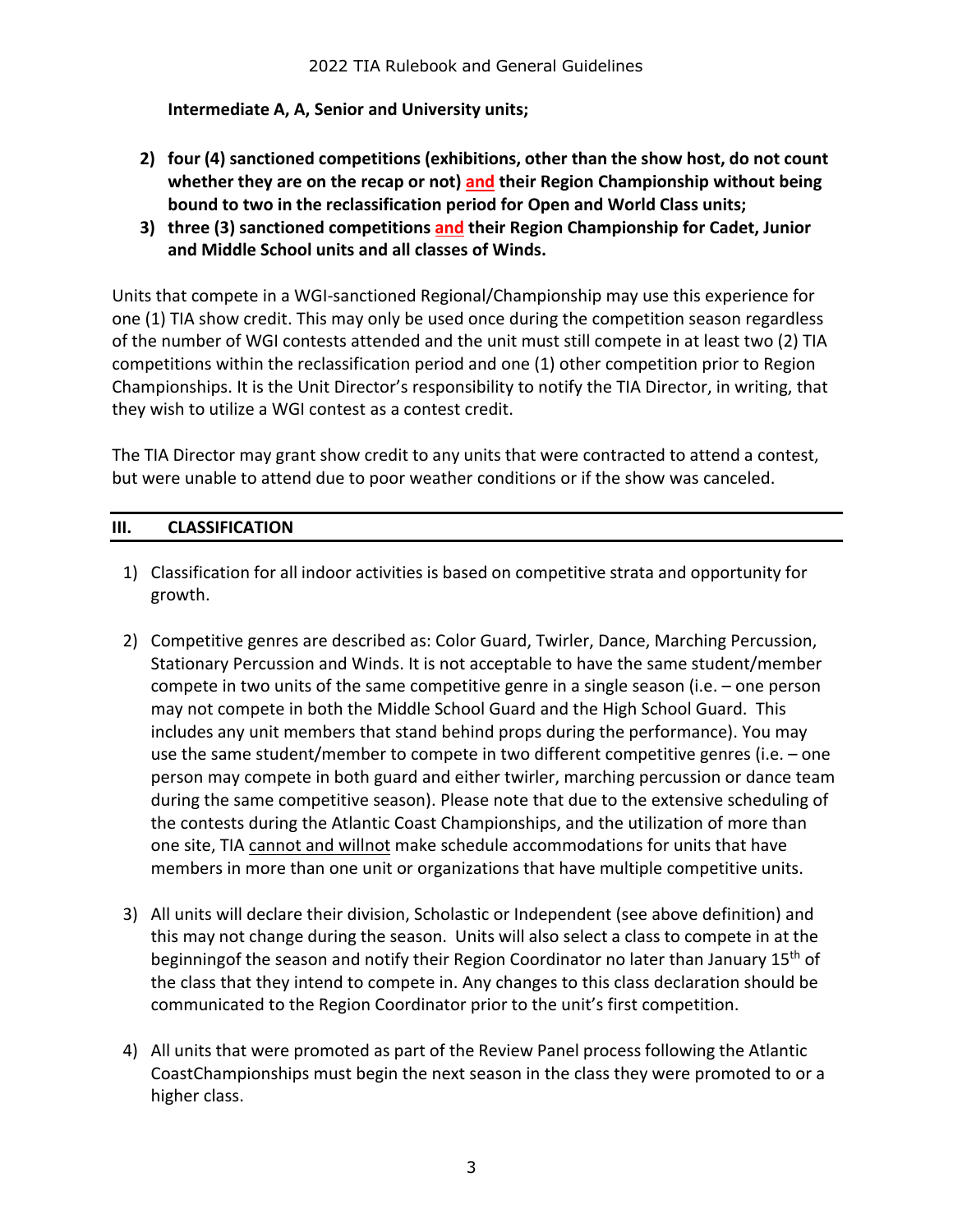5) A unit may begin in the class of their choosing (For A, Open and World Classes). Members whowould like to compete in Cadet, Junior, Middle School or Senior classes, must meet the age requirements for those class. Any unit who wishes to compete in Regional A may do so if the following criteria have been met: 1) new unit to TIA; 2) competed in but were not promoted out of the Regional A Class the prior season; and/or 3) did not compete in a higher class the prior season.

#### **Color Guard Divisions/Classes:**

| Division: | <b>Scholastic</b> | Independent                   |
|-----------|-------------------|-------------------------------|
| Class:    | Cadet             | Cadet (rating only; no score) |
|           | Middle School     | Junior                        |
|           | Regional A        | Regional A                    |
|           | Intermediate      | Intermediate                  |
|           | А                 | А                             |
|           | Open              | Open                          |
|           | World             | World                         |
|           | University        | Senior                        |

#### **Twirlers and Dance Divisions/Classes:**

| <b>Scholastic</b> | Independent                   |
|-------------------|-------------------------------|
| Cadet             | Cadet (rating only; no score) |
| Middle School     | Junior                        |
| Regional A        | Regional A                    |
| А                 | А                             |
| Open              | Open                          |
| World             | World                         |
| University        | Senior                        |
|                   |                               |

#### **Marching Percussion Divisions/Classes:**

| Division: | <b>Scholastic</b> | Independent                   |
|-----------|-------------------|-------------------------------|
| Class:    | Cadet             | Cadet (rating only; no score) |
|           | Middle School     | Junior                        |
|           | Regional A        | Regional A                    |
|           | A                 | А                             |
|           | Open              | Open                          |
|           | World             | World                         |

#### **Stationary Percussion Divisions/Classes:**

| Division: | <b>Scholastic</b> | Independent |
|-----------|-------------------|-------------|
| Class:    | Middle School     | Junior      |
|           |                   | А           |
|           | Open              | Open        |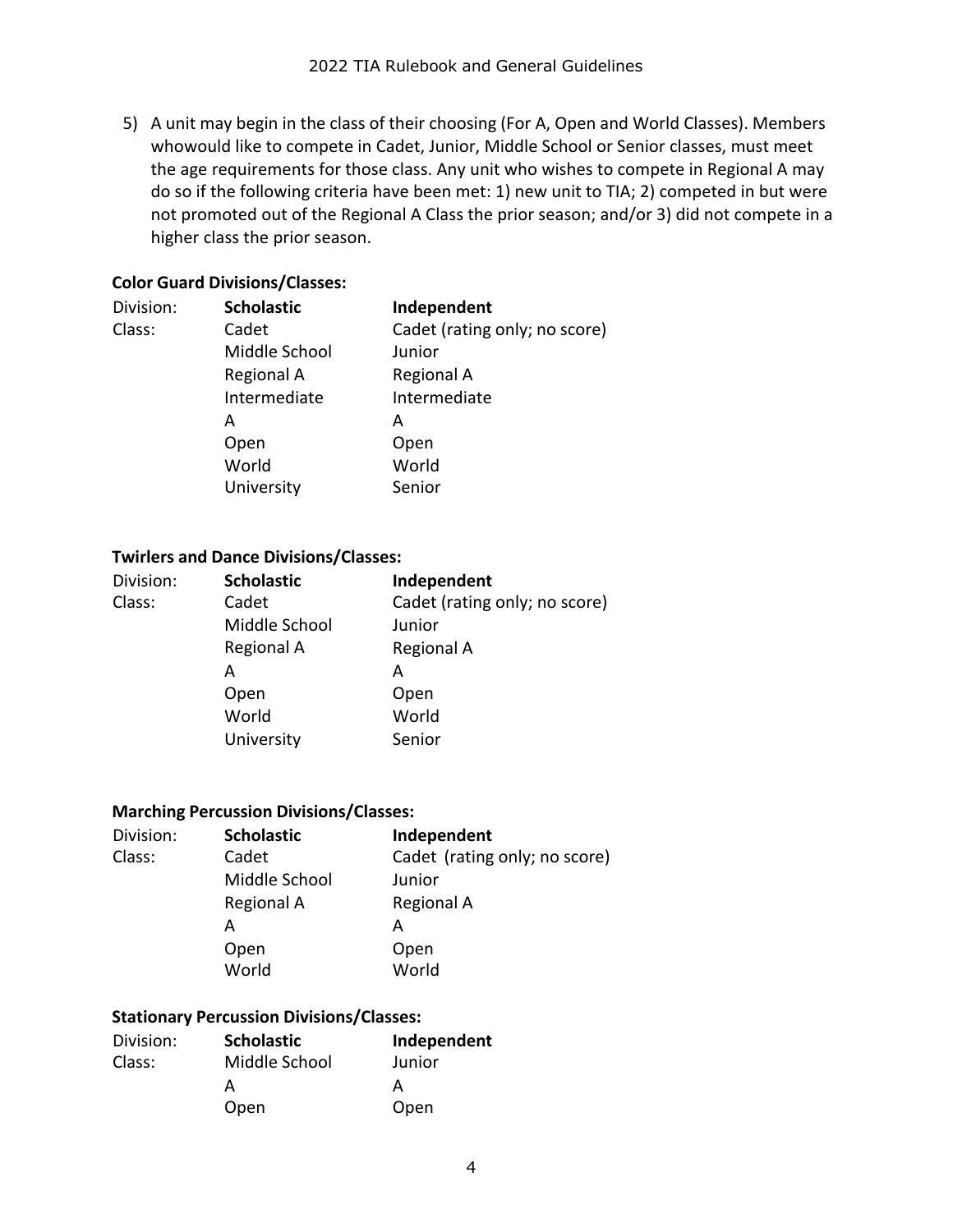#### **Winds Divisions/Classes:**

| Division: | <b>Scholastic</b> | Independent |
|-----------|-------------------|-------------|
| Class:    | А                 | А           |
|           | Open              | Open        |
|           | World             | World       |

**Dance Team Philosophy:** The philosophy behind the Tournament Indoor Association Dance Team Division is to provide an arena for competition for members that do not fall into the Color Guard or Twirler Divisions. The requirements are very open and should allow participation by a variety of marching units. Groups will be neither over-rewarded nor penalized for the use of equipment in this division. Emphasis will be placed on form and choreography, but will be credited by all means to generate an effective performance.

**Cadet:** The Cadet Class sheets will remain the same with the addition of the box scoring ranges from the Junior/MS sheets. Four judges will be used – Equipment, Movement and two General Effect. There will be no "top" and "bottom" box. It will remain a general impression. Box 1 scores will be announced as a Bronze award; Box 2 scores willbe announced as a Silver award; Box 3 and 4 scores will be announced as a Gold award.

#### **CLASS DESCRIPTIONS**

#### Available "Rating" Class:

**CADET** (Scholastic and Independent members up to and including age 15) This class is provided strictly as an introduction to the activity. Focus should be on basic training. Programs are shorter in length than competitive programs.

#### Available "Competitive" Numerical Scoring Classes:

**JUNIOR** (Independent members up to and including age 15) **MIDDLE SCHOOL** (Scholastic members up to and including grade 9) **REGIONAL A** (Scholastic or Independent) – Limited design and skills; repetitious; single effort design; performers still learning to achieve basic skills; short phrases; some variety in skills, but not extensive; occasional basic layering opportunities; little use of expression in performers. These classes will use the WGI Regional A criteria. In Jr/MS/Regional A, all captions will have a 7/13 sub-caption scoring.

**INTERMEDIATE** (Scholastic or Independent) – Some skill variety; basic skills moderately understood by the performers; some longer phrases; developing use of layering; training process is developing; performers are more aware of basic stylistic responsibilities and use of expression; choreography provides an opportunity to develop a growing range (This class is notavailable in Twirler, Dance, or Percussion Teams.) This class will use criteria specifically developed for this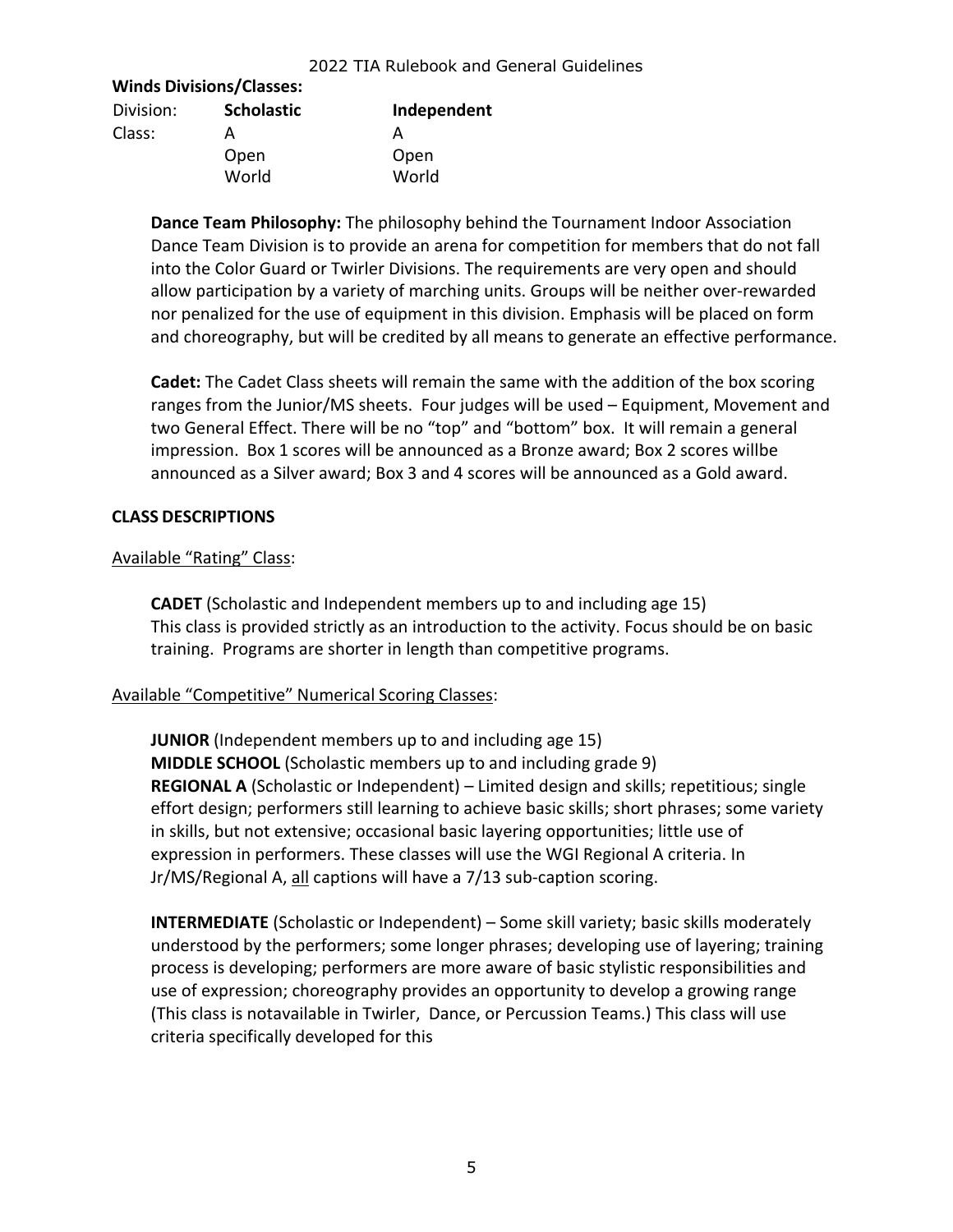class. The 7/13 sub-caption scoring will only apply to the Equipment and Movement captions. Color Guards in this class must compete at WGI in Regional A.

**A** (Scholastic or Independent) – A larger range of basic skills and developing intermediate skills; broad and well-understood basic choreography; frequent layering of skills and some exploration of intermediate skills with layering; expressive qualities are being explored; performers have established a sound awareness of basic skills, developing intermediate skills and attention to stylistic responsibilities is evident; greater attention is paid to the range and gradation of expressive dynamics; greater opportunity for basic layering exists in the design.

**OPEN** (Scholastic or Independent) – Units in this class have a greater experience level. Units will be challenged to broaden their design and performance skills. Designers/instructors will be challenged to expand their programming, creativity and instructional techniques.

**WORLD** (Scholastic or Independent) – Highest level. The most advanced programs with the more mature performers -- a class where innovation and setting standards is the goal. This category is open to a unit with the membership talent, design and instructional staff and budget to place their unit in this challenging level to stimulate growth and development through World Class competition. NOTE: There are no age limitations for the Independent World Class for Color Guard, Twirlers, Dance, or Percussion.

**UNIVERSITY** (Scholastic) – All members must be students (full or part time) of a single college or university (no age requirements).

**SENIOR** (Independent) – All members must be 22 years of age and above.

# **IV. RECLASSIFICATION**

# 2022 TIA Reclassification Review Process

- 1) A review of a unit will be triggered by two (2) or more working judges suggesting a unit should be promoted/reassigned to a "lower" class. Only one (1) judge's recommendation will be necessary to trigger a review of a standstill percussion line. A judge will have until 6:00 pm Sunday to recommend a review by calling or texting the TIA Director with the unit name, contest location, and caption worked.
- 2) Once a review has been "triggered" by the recommendation of the working judges at the show, the TIA director will reach out to the unit to be reviewed and request a video of their performance. The video will need to be received prior to Wednesday at 6:00 of the following week. If a video was not taken of that week's performance, a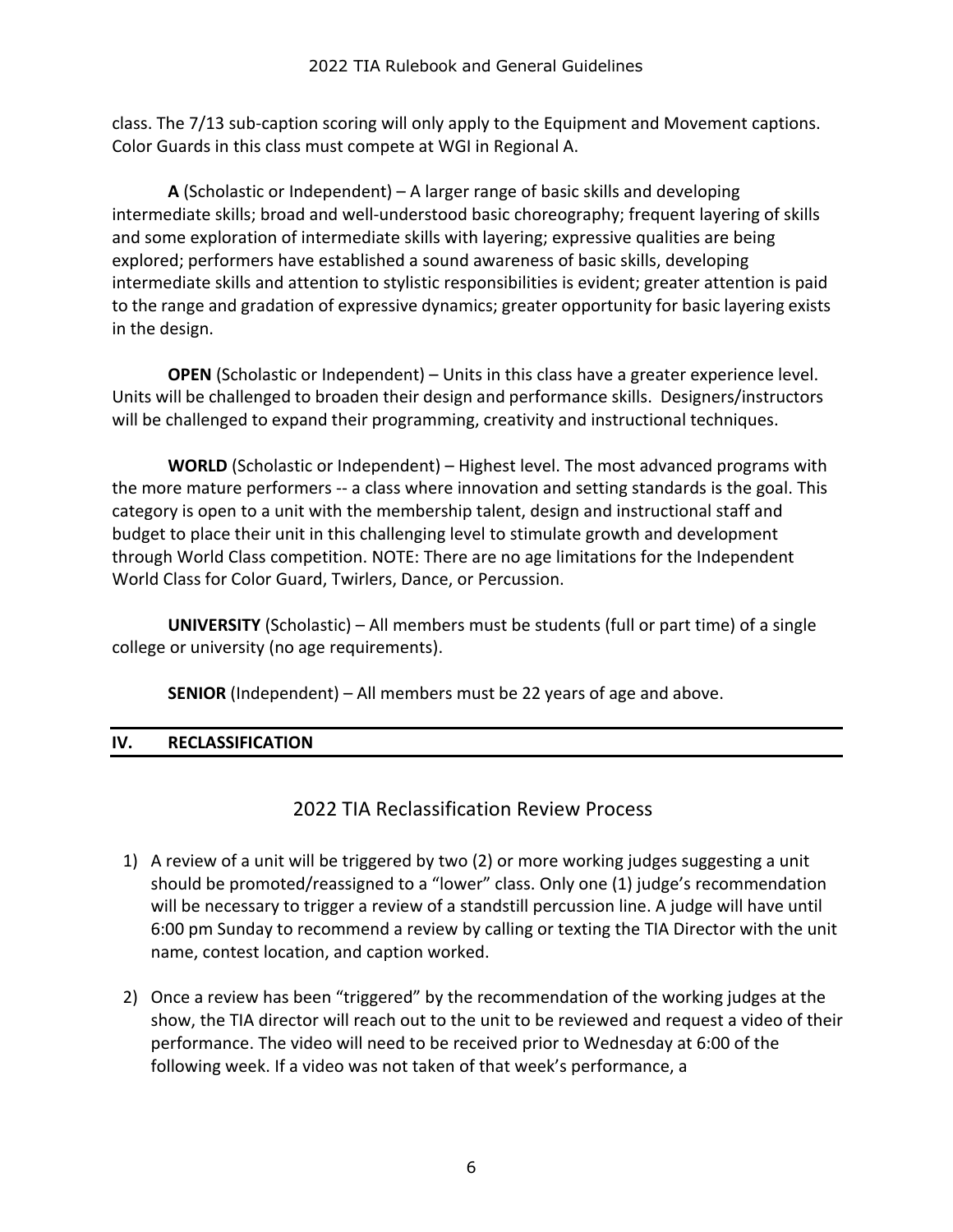video from the unit's next rehearsal, (prior to Wednesday at 6:00 pm) should be provided. If, due to weather or other constraints, no video is able to be provided prior to Wednesday at 6:00 pm, a video will be taken at the unit's next performance or rehearsal and provided for the following week's review. A video link that is private and shared to the TIA director on YouTube is preferred. This link can be removed after the review has been completed.

- 3) On Wednesday of the following week, a review panel will convene via Zoom to review the unit's performance and decide whether reassignment in class is appropriate. The majority vote will determine whether a unit has been reassigned. The committee shall focus on the adjudication sheets of the class the unit is being proposed to be reclassified to as the rubric and basis for whether a reclassification should occur.
- 4) The results of the review will be communicated to the director of the unit as well as the members of the panel recommending the review no later than Thursday (the day following the review) at 12:00 pm.
- 5) Each year, the panel members for review committees will be determined by the TIA director and made public at the annual Education Day.
- 6) The TIA director will join the meeting and observe, only to fill in if there is an absence for the meeting and a tie-breaking vote needs to be cast.
- 7) Review committees will be comprised of the following:
	- + Caption Facilitator (chair)
	- + Additional Facilitator (at least one "upstairs" and one "downstairs")
	- + TIA Visual Caption Head
	- + Two judges from the working panel who recommended reassignment (to provide context and answer questions)

Twirl: TIA Twirling Caption Head (chair) TIA Visual Caption Head TIA Design Analysis Caption Head Two Judges from the Panel that Recommended Reassignment

Dance: TIA Movement Caption Head (chair) TIA Visual Caption Head TIA General Effect Caption Head Two Judges from the Panel that Recommended Reassignment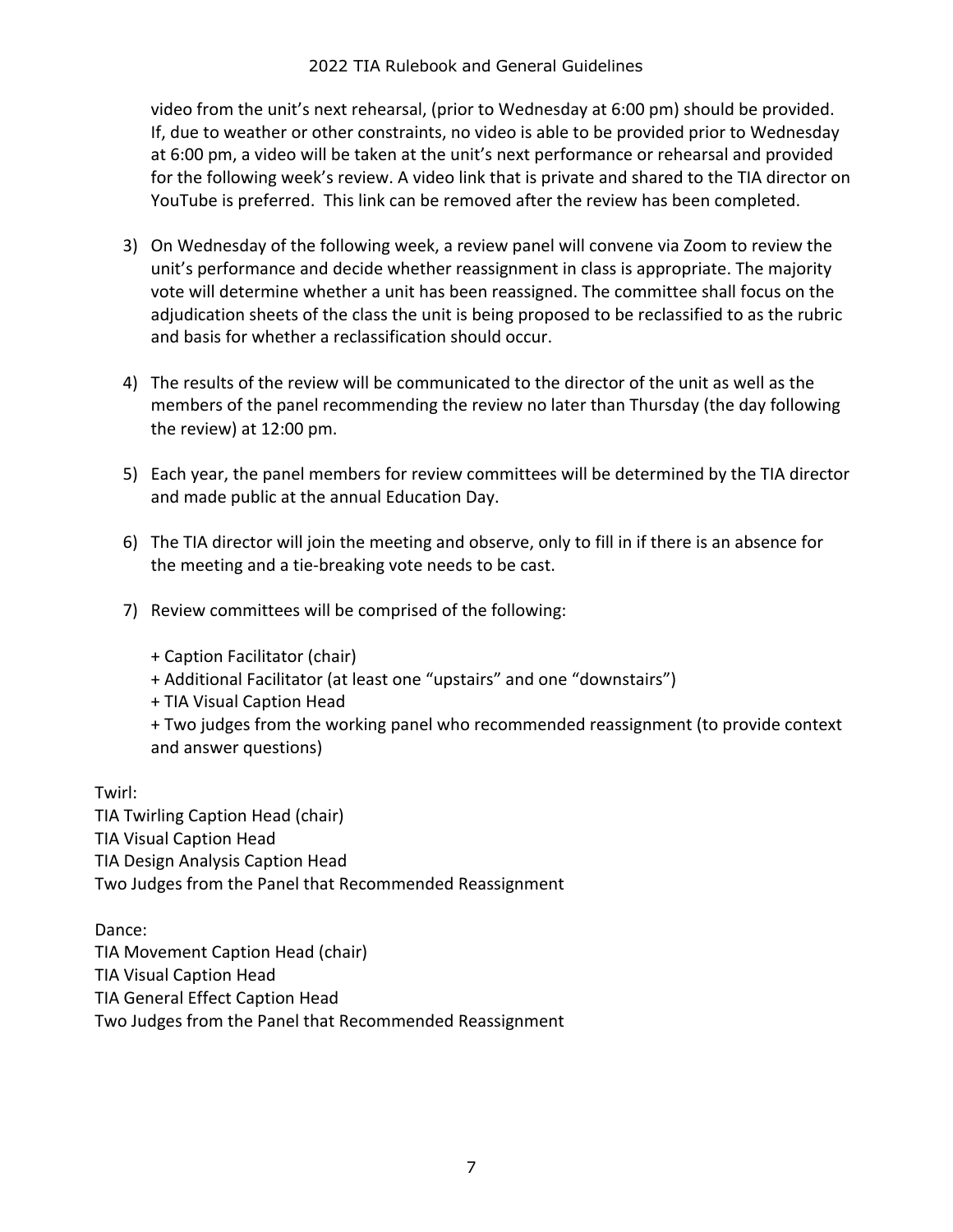Guard: TIA General Effect Caption Head (chair) TIA Equipment Caption Head TIA Visual Caption Head Two Judges from the Panel that Recommended Reassignment

Percussion: TIA Percussion Caption Head (chair) TIA Design Analysis Caption Head (if moving percussion) TIA Visual Caption Head (TIA Winds Caption Head if standstill percussion) Two Judges from the Panel that Recommended Reassignment (one if standstill) One individual "at large"- instructor- not teaching a unit in the class where the unit currently competes or could potentially be reassigned

# **V. TIMING – ENTRANCE AND EXIT**

- 1) All personnel, equipment and/or props shall enter at a place designated by the contest sponsor at the signal from the Floor Coordinator. All props must be able to fit through a standard size (36") single door. No timing exceptions will be made for oversized props. Props will not be allowed in the competition area before the unit's performance time. Any unit causing a delayin the schedule will be subject to penalty.
- 2) In small, tight facilities, the Chief Judge will be allowed to make the decision to extend the timeequally for each unit.
- 3) The entrance procedure will be as follows: When the unit first enters the competition area, anannouncement of "Please welcome {unit name}". At one minute thirty seconds (1:30) of the interval time for all classes except World (World Class will have two minutes) and Percussion classes (Percussion will have 2:30), the announcer will be cued to say, "Performing their program {title}, Tournament Indoor Association is proud to present {unit name}. World Class units may have this second announcement pre-recorded into their soundtrack and may not deviate from the wording of the announcement. World Class units who chose to do this shall notify the Floor Coordinator.
- 4) A World Class unit will be allowed to use music as part of their set up process through the house/show sound system after 1 minute of the unit's interval time. If a unit chooses to use music they must designate (in person) to the Floor Coordinator when the unit announcement ismade so the performance time can begin. The Floor Coordinator determines the beginning of the unit's interval time. The unit is responsible for any music direction required at the sound table, which must be given in person. For Percussion, the use of entrance music is allowable forall classes.
- 5) Units will be scheduled to compete at the intervals defined below. This time interval will include set-up, entrance, performance, exit and removal of all equipment and props.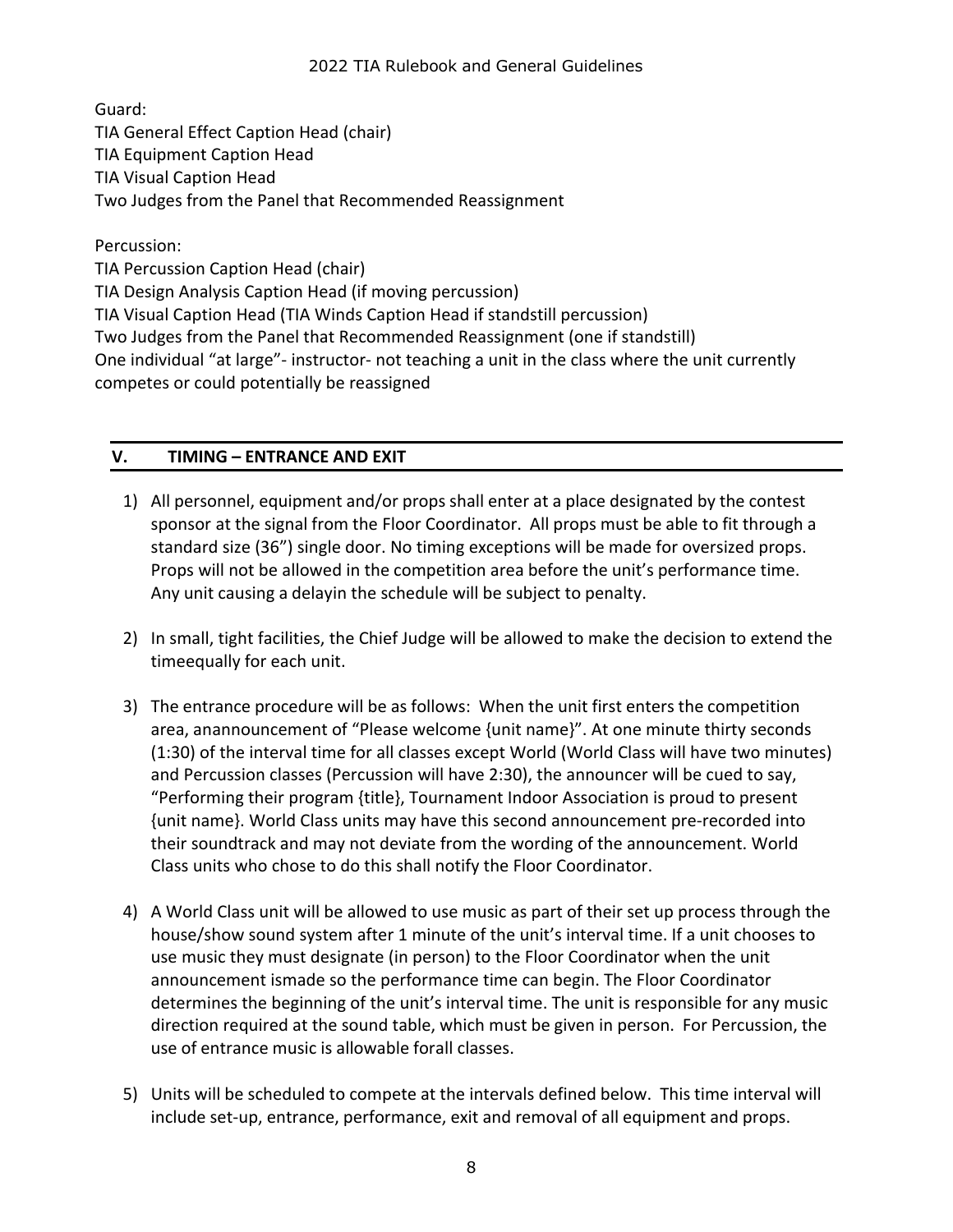| <b>Color Guard, Twirlers, Dance Team</b> |            | Min. Equip.          |                      |          |
|------------------------------------------|------------|----------------------|----------------------|----------|
|                                          | Min. Perf. | Time                 | Max. Perf.           | Max      |
| <b>Class</b>                             | Time       | (Guard and           | Time                 | Interval |
|                                          |            | Twirlers)            |                      | Time     |
| World                                    | 4 mins.    | $3\frac{1}{2}$ mins. | $72$ mins.           | 10 mins. |
| Open                                     | 4 mins.    | $3\frac{1}{2}$ mins. | $6\frac{1}{2}$ mins. | 9 mins.  |
| Regional A/Int/A/Sr/Univ                 | 4 mins.    | $3\frac{1}{2}$ mins. | 5 % mins.            | 8 mins.  |
| Jr/Middle                                | 3 mins.    | 3 mins.              | $4\frac{1}{2}$ mins. | 7 mins.  |
| Cadet                                    | 2 mins.    | 0                    | 3 mins.              | 6 mins.  |

| <b>Marching Percussion</b> |            |            | Max      |
|----------------------------|------------|------------|----------|
|                            | Min. Perf. | Max. Perf. | Interval |
| <b>Class</b>               | Time       | Time       | Time     |
| World                      | 4 mins.    | 8 mins.    | 11 mins. |
| Open                       | 4 mins.    | 7 mins.    | 10 mins. |
| Regional A/A/Sr/Univ       | 4 mins.    | 6 mins.    | 9 mins.  |
| Jr/Middle                  | 3 mins.    | 5 mins.    | 8 mins.  |
| Cadet                      | 0          | 3 mins.    | 6 mins.  |

| <b>Stationary Percussion</b> |            |            | Max      |
|------------------------------|------------|------------|----------|
|                              | Min. Perf. | Max. Perf. | Interval |
| <b>Class</b>                 | Time       | Time       | Time     |
| Open                         | 4 mins.    | 7 mins.    | 10 mins. |
|                              | 4 mins.    | 6 mins.    | 9 mins.  |
| Jr/Middle                    | 3 mins.    | 5 mins.    | 8 mins.  |

| <b>Winds</b> |            |            | Max      |
|--------------|------------|------------|----------|
|              | Min. Perf. | Max. Perf. | Interval |
| <b>Class</b> | Time       | Time       | Time     |
| World        | 4 mins.    | 8 mins.    | 11 mins. |
| Open         | 4 mins.    | 7 mins.    | 10 mins. |
| A            | 4 mins.    | 6 mins.    | mins.    |

- Interval Time begins when the Floor Coordinator notifies the unit that they may enter the competition area past the mid-way point on the floor and continues until the music is off and the last members and all equipment/props have crossed the designated vertical or horizontal line of the mid-point of the floor. Interval Time will continue until any residue created by the use of any matter, for example, confetti, small piecesof material or paper used to generate the effect of leaves, snow, etc. or any other materials used to generate an effect is removed from the competition area. In other words, the interval time will continue until the floor is left in the condition that it was at the start of the performance.
- Performance Time will begin at the first step of the unit or at the first note of music after theunit's program has been announced and will continue non-stop through the show, and the unit's exit off the floor or obvious conclusion.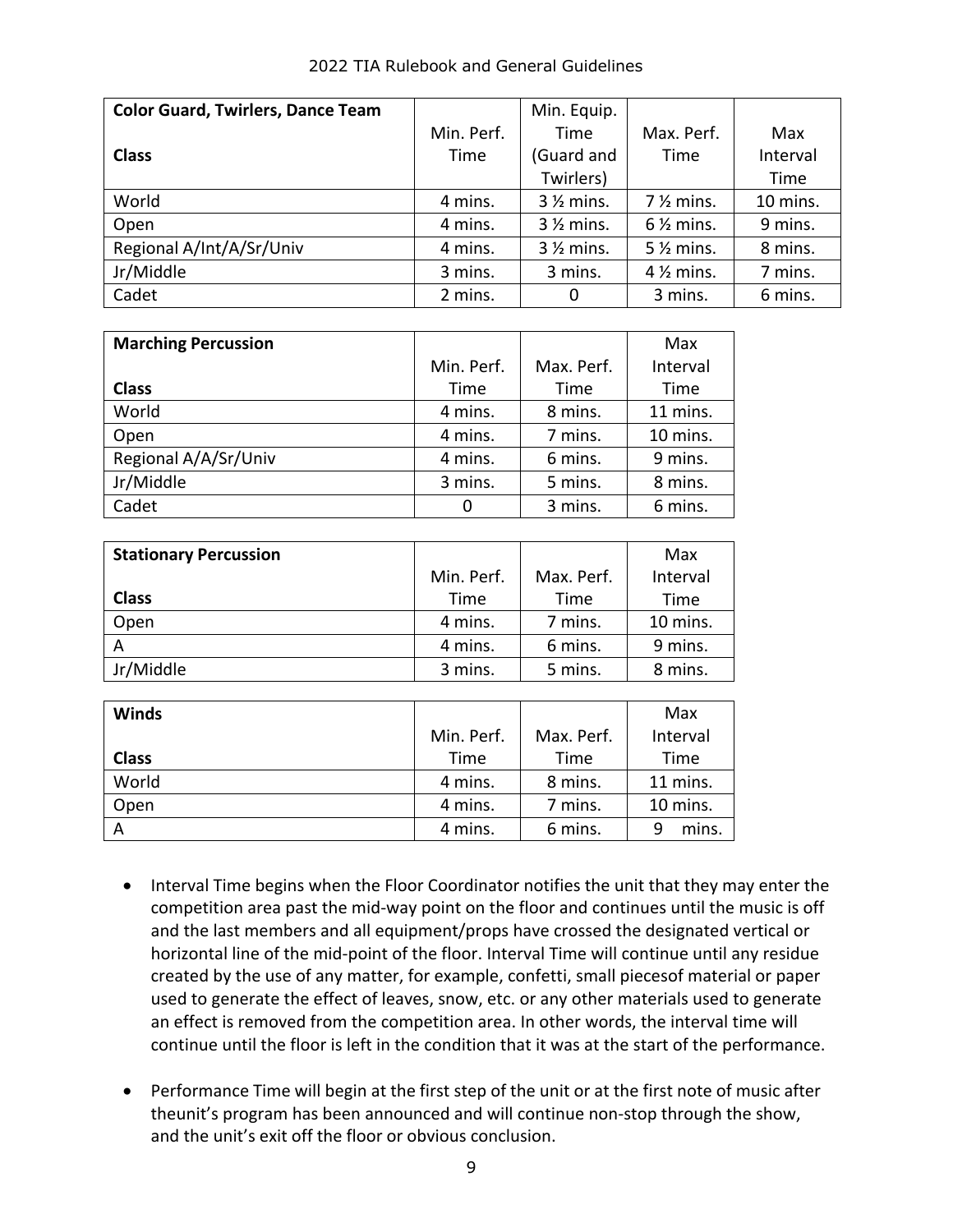- Judging will take place during the entire performance -- from the first note of music or movement after the cue is given to begin to the unit's exit from the floor or obvious conclusion.
- Percussion units may enter with a "tap" prior to introduction. If a unit chooses to play duringan entrance, it will be considered part of the performance time.
- Winds groups may include a playing entrance as part of the performance following introduction. Groups may warm-up as part of the floor set-up. Timing for the "maximum
- performance time" will begin with the first step of body movement, first move of equipment orthe first note of music - whichever comes first after the announcement ends. Judging will also begin at this time. Once the performance begins, performers must remain in the designated competition area for the entire performance.

#### **VI. DEFINITIONS OF AUTHORIZED EQUIPMENT**

#### **COLOR GUARD EQUIPMENT:**

- 1) Flags are defined as any material attached to a pike, pole, rod or staff other than authorized weapons and used as a flag, with a minimum size of eight (8) inches by twelve (12) inches. National Colors must be at least three (3) feet by five (5) feet. The American flag is covered under the Flag Code and should not be used to spin or dishonored. Flag poles must be at least twenty-four (24) inches in length. Curved and straight poles are acceptable; however, completecircles, squares, etc. to which material is attached are not flags. Material attached to chains, ropes or hoses are not considered flags. The intent of this definition is to utilize a flag as a flag and not as a backdrop or a prop.
- 2) Rifles/simulated rifles are defined as devices constructed so as to conform to the outward appearance of a military rifle past or present. Sights, slings, trigger, trigger housing, bolt and bolt levers are optional. Rifles must be at least twenty-four (24) inches in length. "Air Blades"are not considered authorized equipment.
- 3) Sabres/swords are defined as those weapons that are a curved blade (sabre) or a straight blade(sword) and may be constructed of wood, plastic, metal or any other suitable material.
- 4) Simulated sabre/swords must have either a hand guard or a hilt and must be at least twenty-four (24) inches in length.
- 5) Authorized equipment may be modified by the addition of visual items, however, attaching a flag, rifle or sabre/sword does not make the prop a flag, rifle or sabre/sword – it is still a prop.
- 6) Floor coordinators have the right to inspect and challenge guards for authorized equipment either before or after the maximum performance time with permission of the ChiefJudge.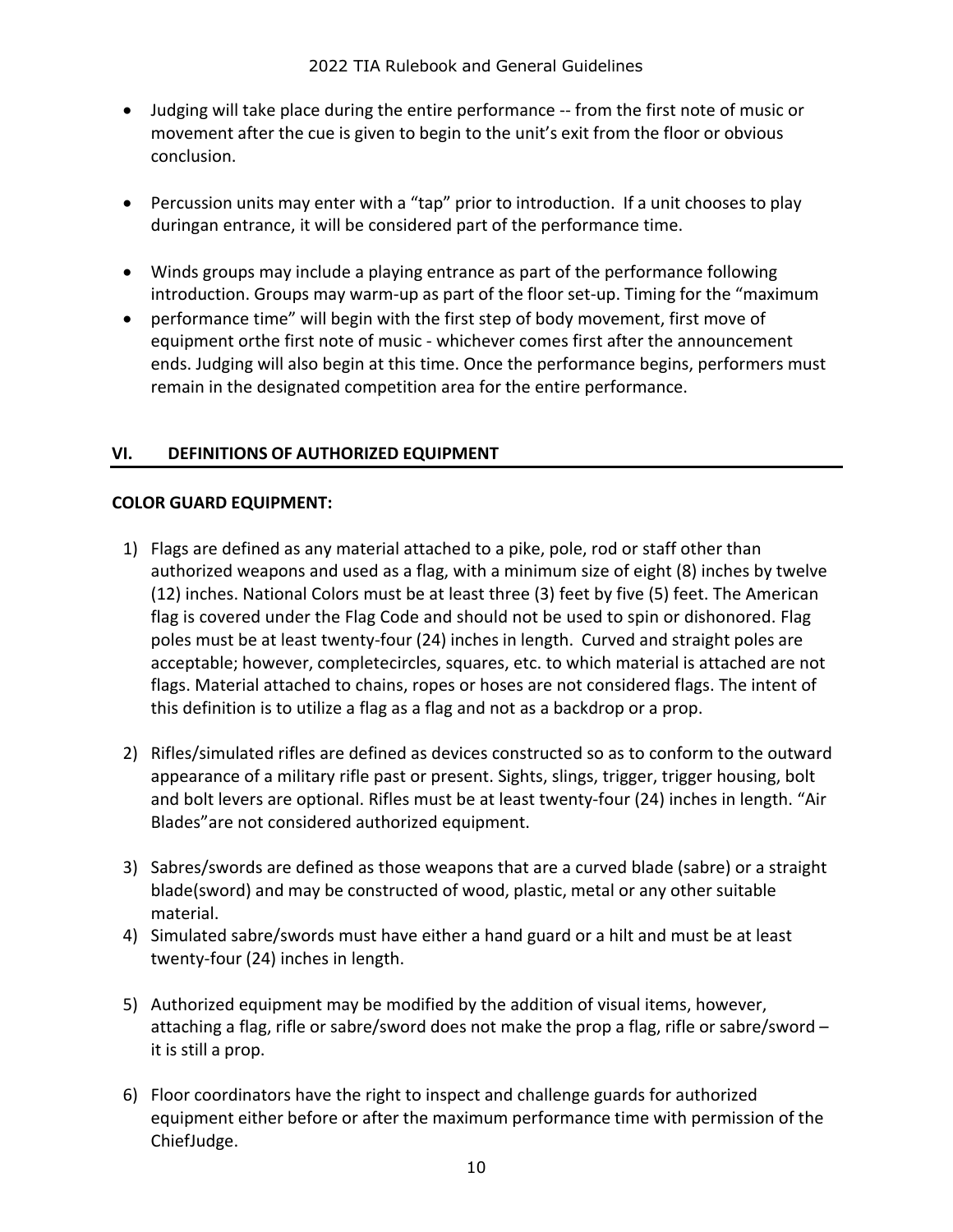7) Authorized equipment must be IN HAND to be considered for accumulating authorized equipment time. In hand means equipment must be in hand ready to be used or being used. Example: A sabre hung at the side with hand touching is not considered authorized equipment in hand. IN HAND also means that the performer with equipment in hand must be visible in theperformance area and to the audience. Standing behind a prop or at the edge of a prop does not meet the requirement.

# **TWIRLER EQUIPMENT:**

For Twirlers, equipment time is measured when **at least one** performer twirls/uses any legal equipment in a "twirling" manner (to execute wrist twirls, tosses, finger twirls, rolls and novelty moves). The use of rifles or sabres will not count towards equipment time.

The following is legal twirling equipment and its use will be counted towards twirling equipment time for competing Twirler teams:

- Batons defined as a steel shaft with a minimum of 18" in length and may have attached flags or hoops – rubber or plastic ends are required to protect the floor
- Flags are defined as any material attached to a pike, pole, rod or staff other than authorized weapons and used as a flag, with a minimum fabric size of 8" x 12". Curved or straight poles are acceptable; however, complete circles, squares, etc. to which material is attached are not flags. Material attached to chains, ropes or hoses are not considered flags. The intent of this definition is to utilize a flag as a flag and not as a backdrop or a prop.

The use of the following equipment will result in the unit's disqualification:

- Hawaiian Knives (safety issues)
- Any pyrotechnics (e.g. fire batons of any type)

#### **DANCE EQUIPMENT:**

Use of equipment and/or props is optional. This includes items such as flags, hats, canes, streamers, pom-poms, etc.

**World Class Color Guards, Twirlers or Dance** may use any electrical device within their program deemed safe by the Chief Judge. The Chief Judge has the ultimate decision regarding safety of any electrical device in consultation with the TIA Director. Units should consult with the TIA Director prior to using any equipment not specifically defined in these rules. Units will assume any liability for issues arising out of use of said electrical devices.

#### **PERCUSSION EQUIPMENT:**

- 1) No single triggered electronic sound may produce rhythmic intent. Lyrics with rhythmic intentmay be triggered on a per word basis within the competition area. Spoken word phrases without rhythmic intent may be performed with a single trigger. (WGI 4.2.2)
- 2) Ensembles may manipulate their soundboard by using a remote-controlled wireless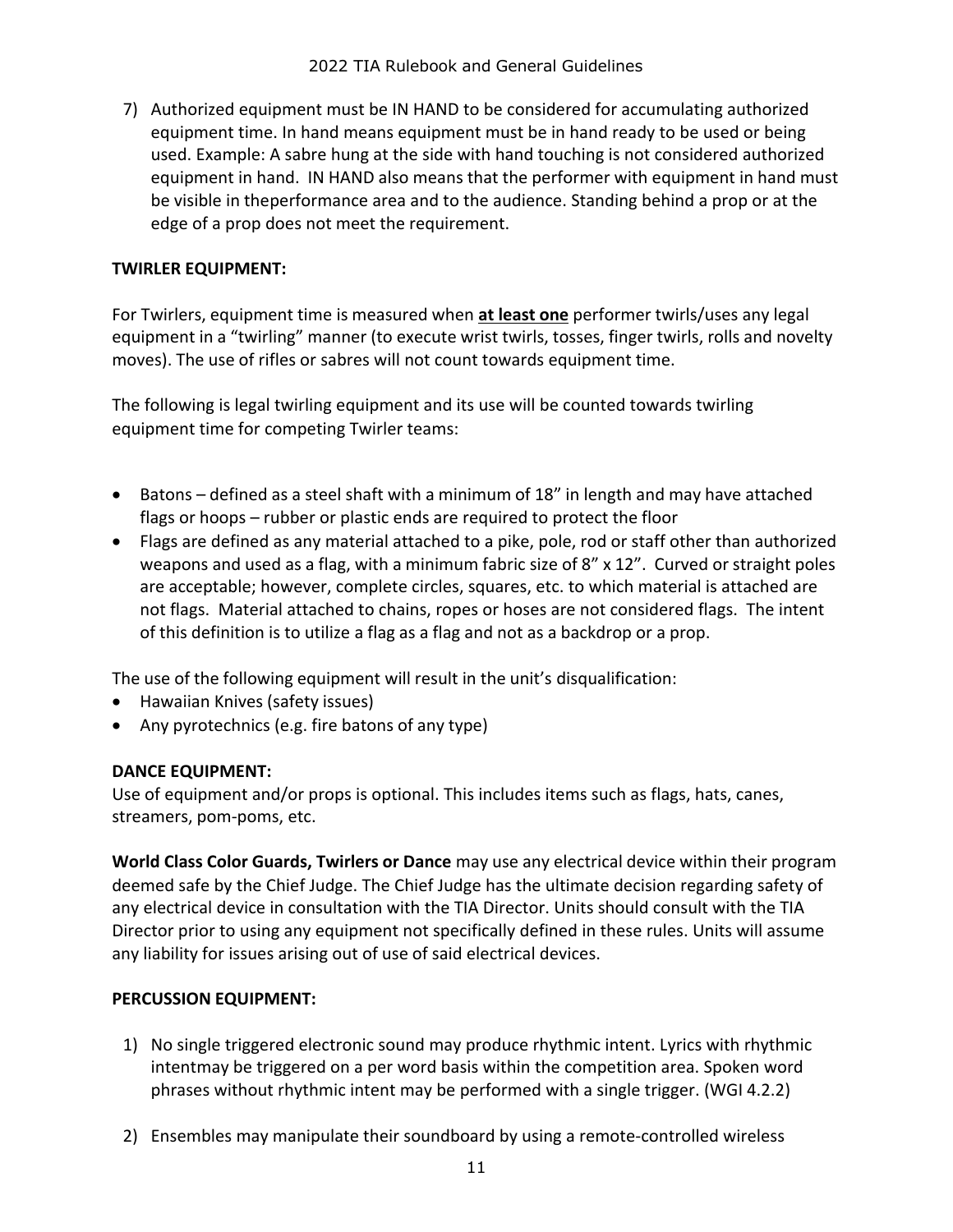2022 TIA Rulebook and General Guidelines device through a self-supplied wireless network. One designated staff member may adjust the mixusing wireless technology while in the front stands. The soundboard must remain in the competition area. All lighting must be controlled by a performer in the competition area.

- 3) Ensembles may use any electrical device within their program deemed safe by the Chief Judge.The Chief Judge has the ultimate decision regarding safety of any device in consultation with the Percussion Caption Head and/or TIA Director. Ensembles should consult with the Percussion Caption Head prior to using any equipment not specifically defined in these rules. Ensemble will assume any liability for issues arising out of the use of said electrical devices.
- 4) Electrically amplified equipment may be used if it is manually struck in a percussive fashion. Synthesizers with touch keyboards are acceptable. All props will be considered as props onlyand not used in musical evaluations.
- 5) Use of visual equipment and/or props is optional. Any individual or the entire ensemble is permitted to use visual equipment. If equipment is used, it may be placed on the floor, or
- 6) moved by students during the unit's performance. These students may not cross the front line and must meet eligibility requirements. Equipment may also be placed on the floor prior to the unit's performance.
- 7) Performers playing musical instruments or singing using a 115/120-volt power source providedto allow amplification is permitted in the competition area.

#### **WINDS:**

- 1) Instruments typically utilized and recognized as part of a band or orchestra, including electronicinstruments, are allowed as well as visual only performers such as color guard.
- 2) Ensembles may manipulate their soundboard by using a remote-controlled wireless device through a self-supplied wireless network. One designated staff member may adjust the mixusing wireless technology while in the front stands. The soundboard must remain in the competition area. All lighting and sound must be controlled by a performer in the competition area.
- 3) Any sound generating source, computer, synthesizer, etc. must be located in the competition area. The triggering/controlling/playing of this equipment must be performed by a performing member of the group who is in the competition area. All electronic sounds are permitted except the direct and simultaneous duplication of wind parts that exist within the group's windscore by similar electronic voices (this would NOT prohibit ex. a synthesizer doubling a clarinet part).

#### **VII. FLOOR SIZE**

1) Size of the competing area will be 50 feet by 70 feet with a 5-foot working area around the floor(a standard basketball floor) with the outside lines marked. Front sideline out-of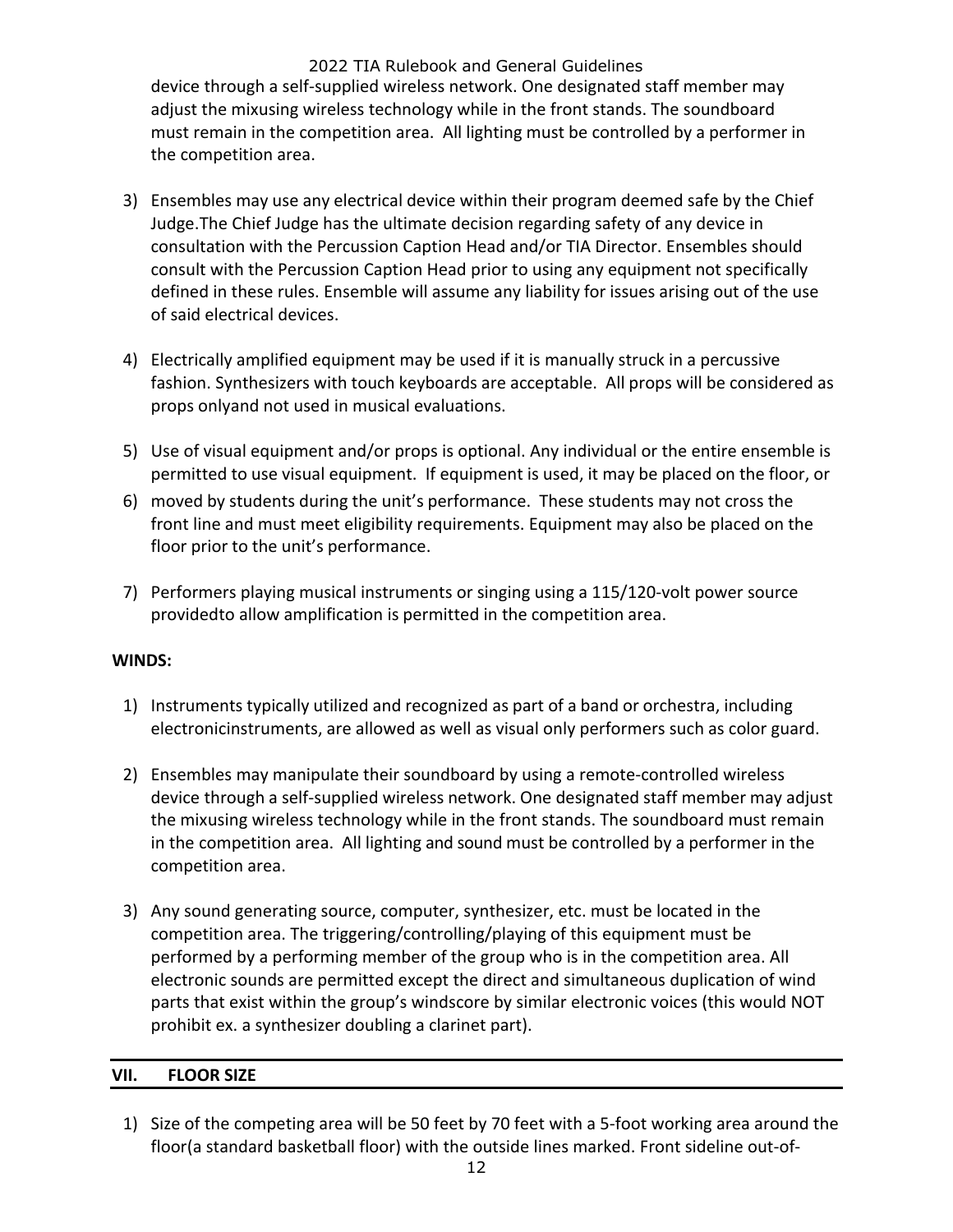bounds penalties will be assessed based on the floor marking on the GE side of the 50'x70' floor.

- **2)** Although there will be no boundary violations for stepping over the hoop side or back sidelinesof the floor, the sponsor is only required to guarantee the 50'x70' floor for competitions. **(Please note that this is different than WGI Rules.) The front sideline must be visible at all times. In gyms where space is tight, the unit shall be prepared to make adjustments to their floor covering to keep the front sideline visible. This is not negotiable.**
- **3) The contest sponsor will notify units in advance whether horizontal or vertical line will beused for timing.**
- 4) For Percussion, the front ensemble may be set-up outside the front sideline, as long as any partof the instrument touches within bounds and all performing members stay within bounds.

#### **VIII. NON-PERFORMING MEMBERS**

- 1) Non-performing members (equipment managers) must meet the eligibility requirements for that class and remain in the competitive area during the performance and follow the timing and
- 2) boundary rules. Please note that members from another unit in that division (ex. Middle SchoolColor Guard members on the competitive floor with a High School Color Guard) may not compete in two units of the same division in the same contest. The penalty for this violation is DISQUALIFICATION.
- 3) Two runners are allowed for each unit. They must be off the front of the floor and may only retrieve dropped equipment. If they do anything else, they are performing members and all timing and boundary rules apply. Runners who create any type of effect will be bound by equipment and boundary requirements. Any equipment or props, if used, should be retrievedby the competitor, student runner/staff member, if dropped.
- 4) Percussion and Winds may use one (1) optional member conductor positioned in the competition area (or a designated place in the stands for Winds). The conductor must meet allof the eligibility requirements of that class.

#### **IX. CONTEST SPONSORS**

- 1) Please see Bylaws for "Schedule of TOB/TIA Contests".
- 2) Tournament Bylaw 8 covers units removing themselves from a show within fourteen (14) days of a show date. For 2022, if this removal from a show is due to COVID exposure or anything related, a letter from an administrator must consider this request as outlined in Bylaw 8. (Scholastic: from principal, superintendent, etc. Independent: Board, etc.)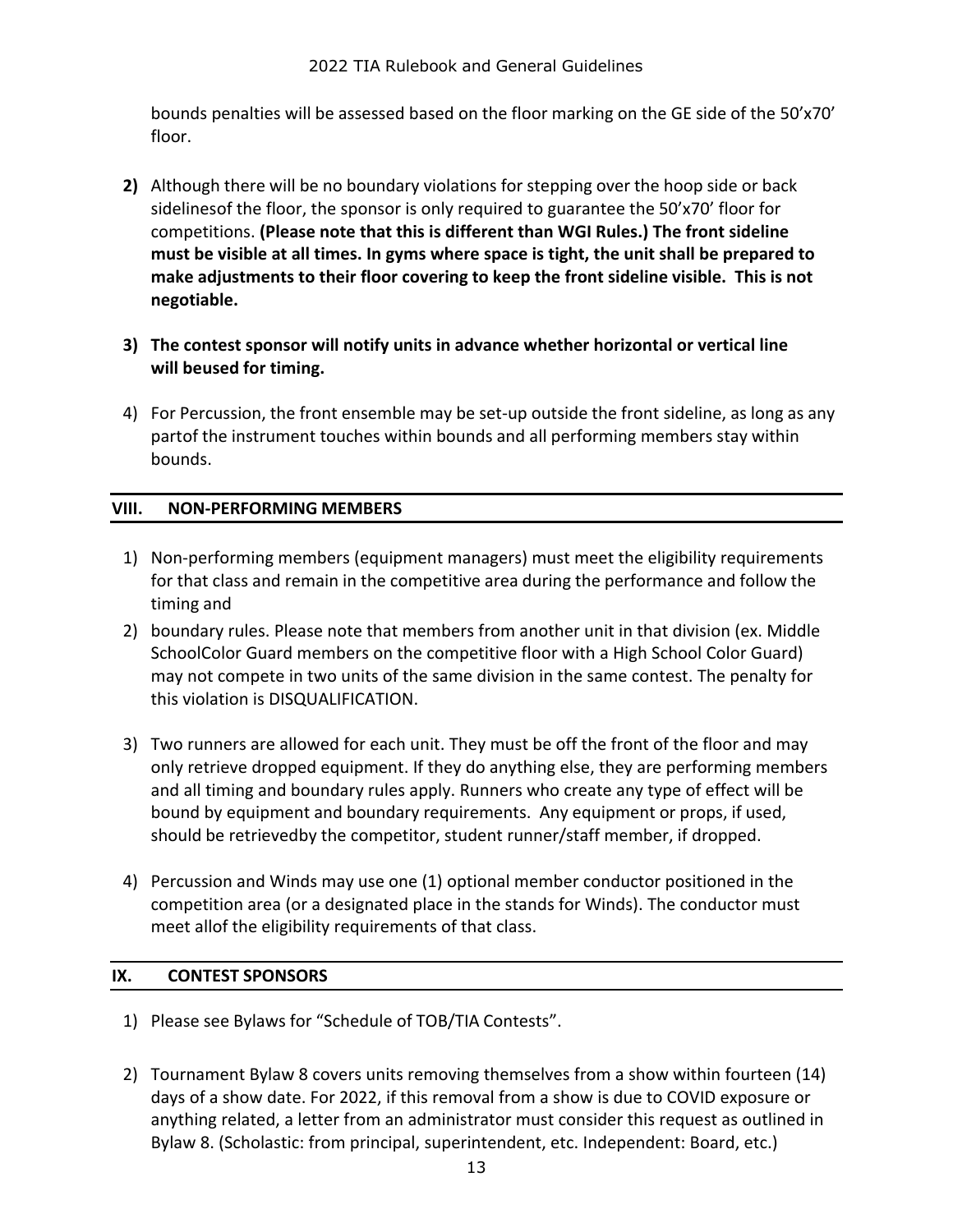- 3) Contest sponsors must notify all participants in advance that they will be utilizing a floor covering/tarp for their entire competition. The floor covering/tarp must have a center line andthe center circle marked on the floor. Failure of the contest sponsor to notify participants in advance will allow units to take themselves out of the competition without bond forfeiture.
- 4) Site information should includedesignated entrance/exit to gymnasium and whether horizontal or vertical timing line will be utilized. When planning a schedule for the contest, please try to end the competition at a reasonable hour, so that participants and judges will not have to travel in the early morning hours.
- 5) Divisions may be intermixed (i.e., guards, twirlers, dance) at the choice of the contest sponsor as long as like classes compete together. Breaks should be placed outside a competitive class ofunits. If a contest sponsor chooses to do this rather than the "traditional" schedule, participants must be notified of this in advance, or at the latest, two weeks prior to the competition date. It is the responsibility of the contest host to also notify the Chief Judge of this choice of scheduling at least two weeks prior to the contest date.
- 6) The contest sponsor's unit(s) may compete at their own competition and choose to decline anyaward placements. A contest sponsor that performs as part of their competitive class will receive show credit. A contest sponsor who does an exhibition outside of their class, whether judged or not judged, will **not** receive credit toward their competitive requirements.
- 7) The contest sponsor must provide qualified medical aide at a contest site.
- 8) The contest sponsor must provide sufficient audio equipment that is capable of playing CDs andconnection for a digital device. The playing of loud music in between units is discouraged due to the distraction is causes to the judges.
- 9) The contest sponsor must provide electric connection in the judging area and 110-volt grounded power source and the front and back sideline of the performance floor. Units arerequired to provide their own extension cords.
- 10) The contest sponsor must ensure the building does not have any wireless signal blocking systems that may interfere with the use of WINDI, the digital recording and scoring system usedby the National Judges Association.
- 11) It is highly recommended that contest sponsors have an "inspection" area where they inspectall equipment, props and percussion equipment at least 30 minutes prior to entering the competition floor. This will hopefully prevent damage to gymnasium floors.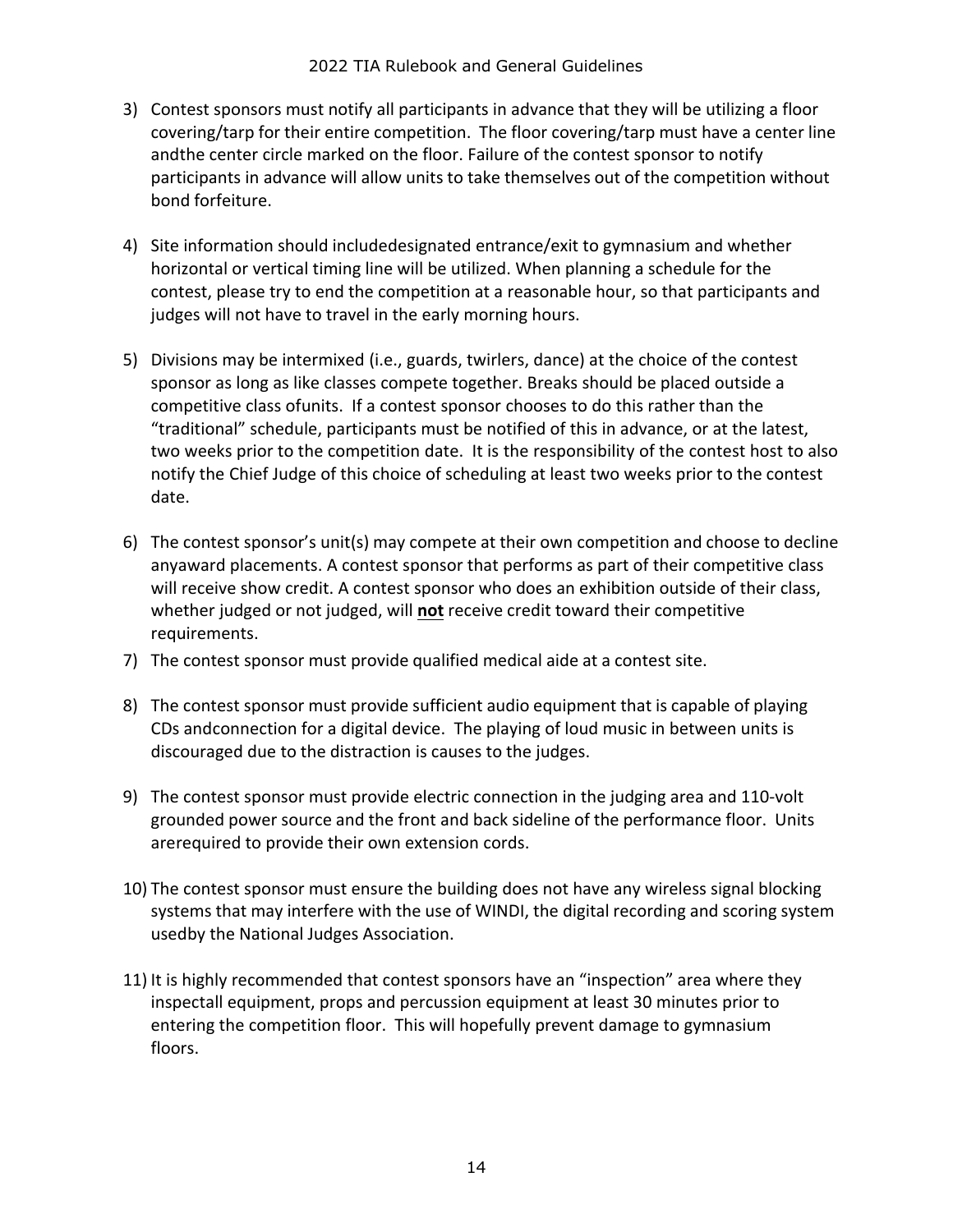#### **X. CONTEST PROCEDURES**

- 1) Units will not be allowed to give an exhibition during the competitive portion of a class/division.Exhibitions should be scheduled at the end of a class/division. If a unit does a judged exhibition, all scores will appear on the recap sheet, but will not be announced. Judged exhibitions (other than contest sponsors) will not count towards show requirements. Judged exhibitions by the contest sponsors may count toward show requirements if performing during their class.
- 2) Units contracted as competitors must compete, if present. Last minute judged exhibitions arenot permitted.
- 3) Units should be encouraged to have their members wear some sort of foot protection whenthey are not performing. Walking barefoot throughout the contest facility is dangerous and unsanitary.
- 4) Post-contest meetings (critiques) will be held at all Tournament Indoor Association contests, with the exception of the Region and Atlantic Coast Championships. Recaps may be distributedprior to the critique at the discretion of the Chief Judge; however, no discussion of numerical comparison will occur unless you and the judge have discussed your program first.
- 5) Units will have dialog with the judges in the order of appearance (units traveling long distancesshall be given consideration to critique early). Critiques will be conducted with 3 stations (IA, DA and GE). 3 units will enter critique and rotate in 3-minute spans allowing the next 3 units toenter. When a contest exceeds 20 units, this time span may be shortened.
- 6) A timer will be used to limit each unit's critique. Hosts, whether competitive or exhibition, must critique last.

#### **XI. CHAMPIONSHIPS**

- 1) Only units that have competed in their Region Championship and have met the Tournament Indoor requirements to qualify for championship competition may register for the Atlantic Coast Championships for Indoor. Several Regions may combine their members for a regional contest, however, only members of each Region may compete for their respective Region title.
- 2) Registration for the Atlantic Coast Championship will take place online and a unit's registration date will be noted when their deposit is received either in the form of a check/money order or school purchase order. Earliest entry date for championship registration will be December 1. The Wildwood Housing Coordinator will set and announce a deadline for entry based on the requirements of the facilities utilized in Wildwood. Housing and ticket information for the championship will be made available through the Weekend in Wildwood Convention Committee. A tentative schedule for the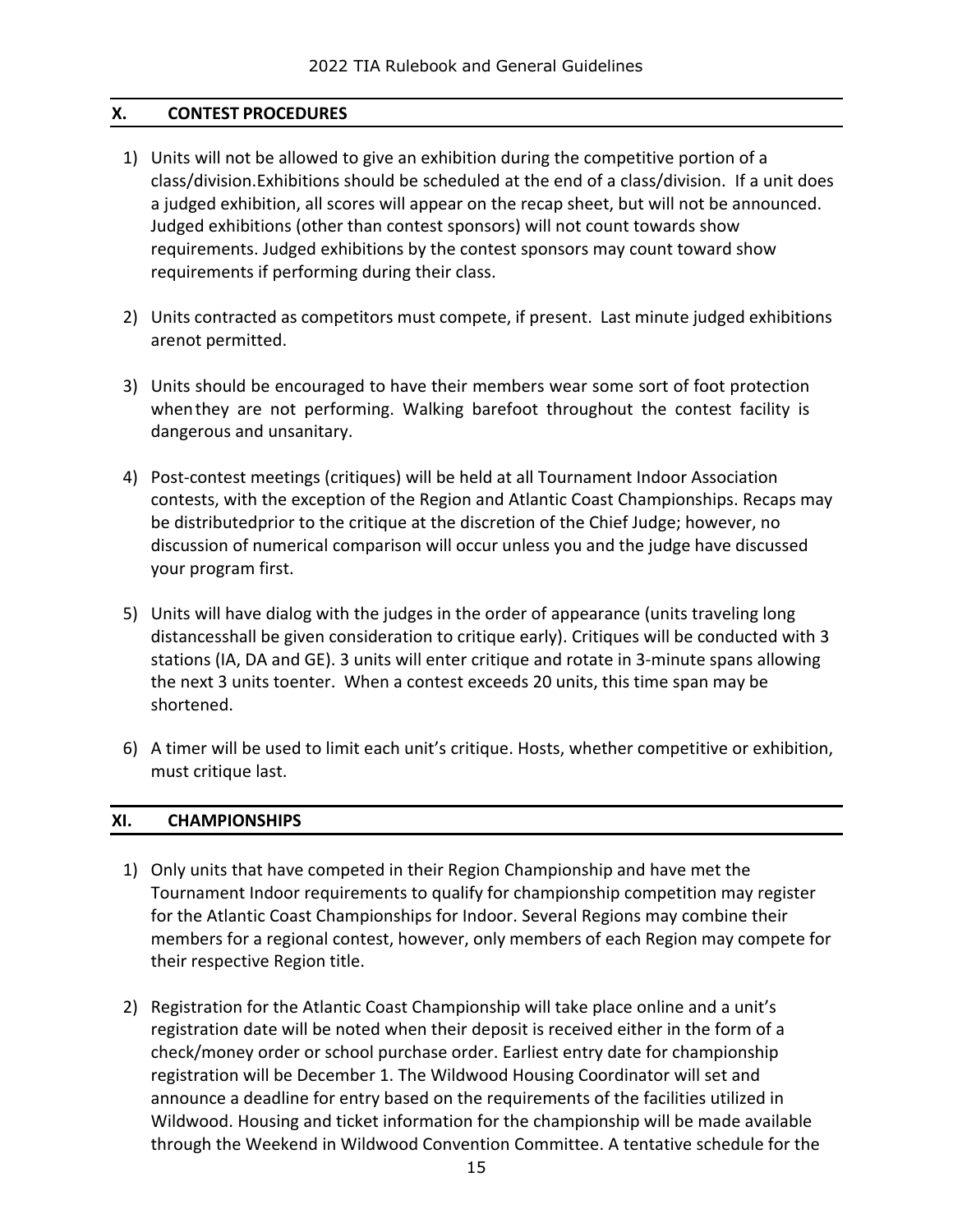Atlantic Coast Championships will be available by mid-March.

- 3) The order of appearance for preliminary performances at Atlantic Coast Championships in Wildwood will be set using the rankings as of the day following the end of the reclassification period. If more than five units in a class, the order will be randomly arranged in groups of five.
- 4) Finals position will be seeded by reverse order of prelim scores. Provided the unit qualifies forfinals, the defending champion of any class may elect to compete last in finals competition.
- 5) Elementary/Cadet/Junior/Middle School units will compete in a finals event only. Positions willbe determined using the prelim process listed above.
- 6) TIA may utilize rounds for preliminary competition with semi-finals and finals for any classwhere there are more than 20 entries. This will be determined once all entries have been received. If any class is over 20 entries and it is decided by the Indoor Director that "rounds" will be used, then the positioning of units in the preliminary competition will not be by the usual process (listed above). Units will be seeded by using the average of their last two scores the unit received prior to Region Championships. The seeding of units will be spread evenly over the number of "rounds". For example: the highest seeded unit will be in round 3, the second highest seeded unit in round 2, the third highest seeded unit in round 1, etc. A certain number of units from each round (to be determined at a later date) will advance to the semi- finals competition. Then, the top units in the semi-finals competition will advance to the finalscompetition. The same judging panel must judge all of the rounds in the preliminary competition.
- 7) When seeding units from the semi-finals round to the finals round, the units will perform in reverse order of score ranking (the highest scoring unit will go on last). In the case of a tie between two units, the unit that has the most sub-caption wins will be seeded higher than theunit that they tied with.
- 8) Due to the size of the competition, not all Finals Competitions will occur at Convention Hall. Analternate site may be used for some of the Finals Competitions. Please note that due to the volume of units to schedule in the Atlantic Coast Championships, accommodations may not be available for units that use students in multiple units or multiple units from the same school/organization.
- 9) Unit Directors are reminded that retreat and awards ceremony demeanor is important. Units are expected to continue to project a professional look until the end of retreat and out of theview of the public.
- 10) Any unit applying glitter or similar items within Championship facilities that leaves a residue onthe floor or fixtures within the restroom facilities will be charged appropriate cleaning fees.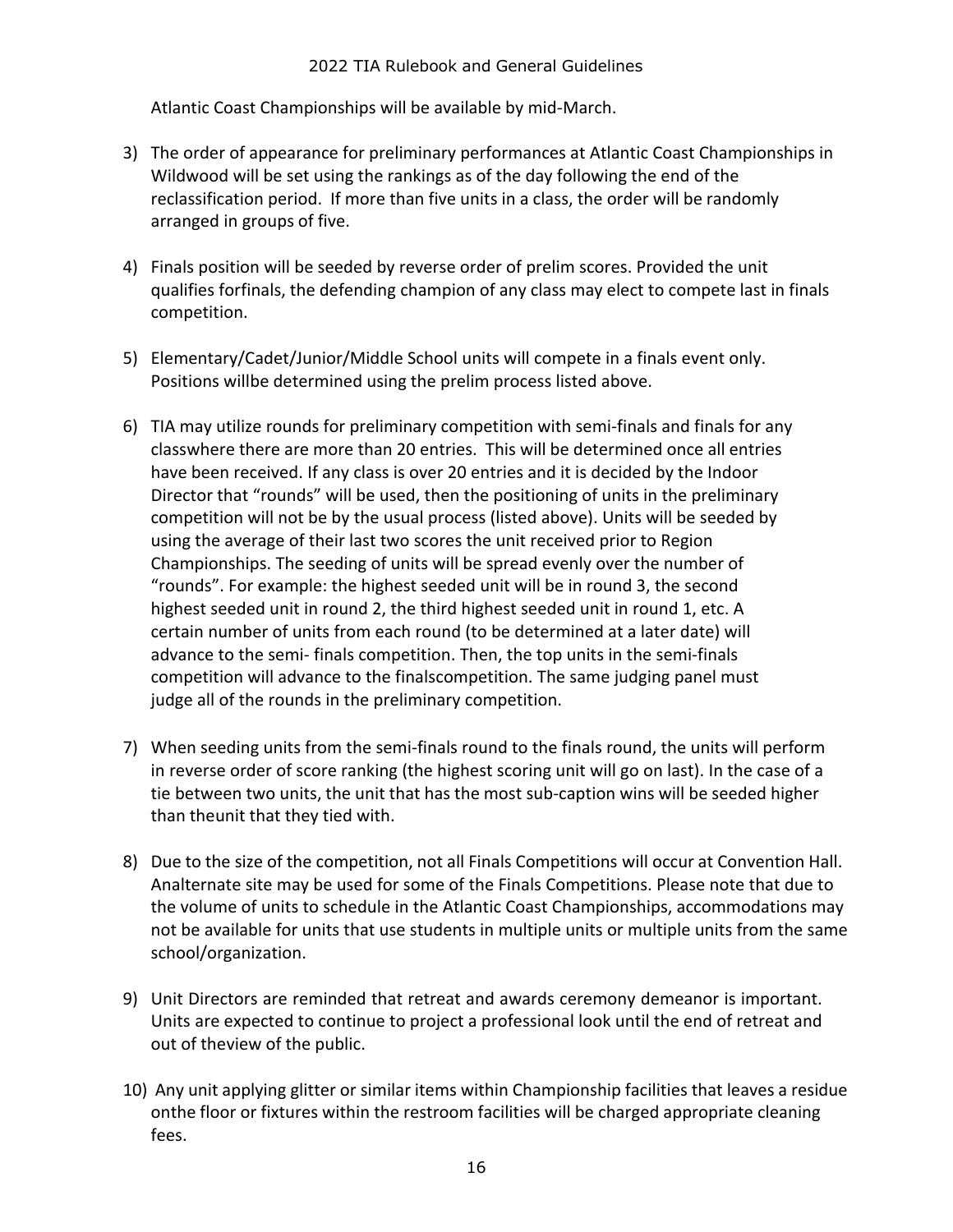- 11) Any unit that leaves props, trash, etc. behind in Championship facilities will be charged with a disposal fee that must be paid to the National Judges Association before they can compete the following season.
- 12) A unit must attain a minimum score of 50.0 in prelims or semifinals in a TIA Wildwood championship performance to be eligible to perform in the following round, even if a performance timeslot is previously designated for that unit. Units competing in a "finals only" competition in Wildwood, must attain a minimum score of 50.0 to be eligible to receive a medal for their performance, regardless of placement.

#### **XII. PENALTIES**

Under time Performance and Equipment Timing penalties will not be enforced from the start of the season until the end of February. After March 1, all timing penalties will be enforced.

#### A one-tenth (0.1) penalty will be assessed for:

- Each occurrence of performing or touching over the front sideline.
- Each piece of equipment thrown over the front sideline. Members of the performing unit may ground equipment inside the front sideline and then push it over the front sideline without penalty. No penalties shall be assessed to percussion units for broken sticks, mallets, or hardware falling over the front boundary accidentally.
- Every 3 seconds UNDER Equipment or UNDER/OVER Interval or Performance time. (Note: Air Blades are not authorized equipment.)
- Each occurrence of utilizing more than a total of two runners.

#### A two-point (2.0) penalty will be assessed for:

- Appearing late, refusing to appear in the position drawn/assigned, or any infraction of the TOB Bylaws.
- Improper conduct by any competing member with another unit's performance
- Interference by a staff or unit member with another unit's performance.
- Interference by a staff or unit member with the judging of their own unit's performance.
- Adult or non-performing personnel that coach, cue, etc. any performing member.
- Use of pre-recorded sounds that set a tempo/rhythm.
- For the protection of the wooden competition floors, all equipment must be properly taped or otherwise be prepared to ensure that damage to the floors will not occur. Inspections may occur by the contest sponsor. Damage to the floor that may occur by dragging the tympani, wheels on carts locking, unprotected props, etc. will be the financial responsibility of the unit and is subject to a penalty of 2.0.
- Tap shoes and/or tap dancing will be allowed only on a hard surface provided by the participating unit. The hard surface will be properly padded (carpeting, foam, etc.) so as not to damage the floor. A canvas/vinyl floor alone is not proper padding. Penalty: 2.0

10 Points to Disqualification, at the discretion of the Chief Judge:

• If a unit fails to notify a contest sponsor and the Region Coordinator and TIA Director that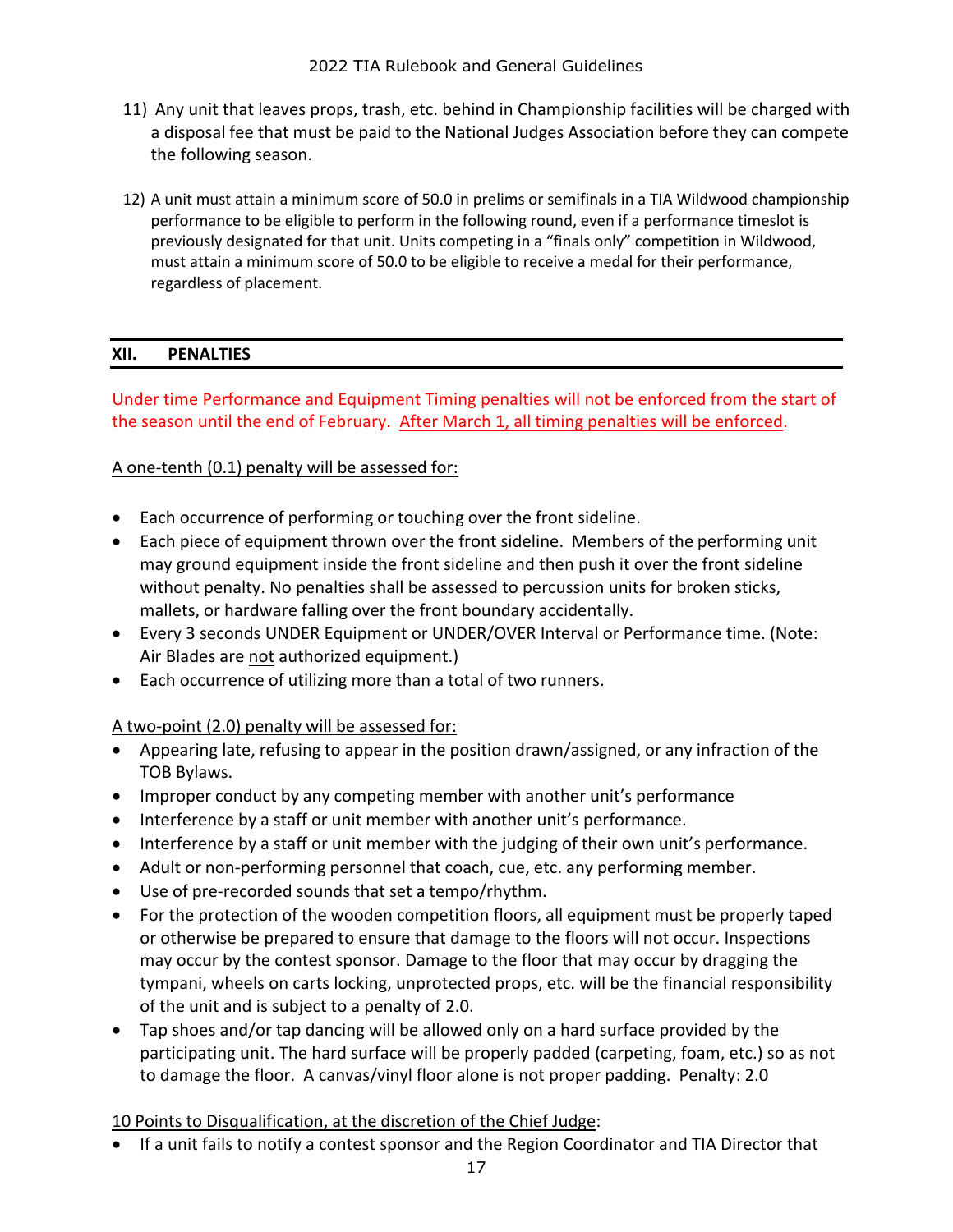they have been moved to another competing division.

- No pyrotechnics, discharge of arms, pressurized canisters, dangerous materials, flammable liquids or gas will be permitted in or around the competition area. Smoke machines and/or compressed air apparatuses will not be permitted.
- Battery operated devices using "common use" batteries (AA, AAA, AAAA, C, D, N, 9V and button cells) are allowed. Battery operated wheelchairs used by disabled members of the unit are allowed. Devices using dry-cell secondary "rechargeable batteries", including cell phones, cameras, MP3 players and computers are also allowed. Car and/or truck batteries are not permitted.
- No gasoline, electric or manual powered generators.
- Use of lasers, strobe lights and flashcubes (electrical and chemical) will not be permitted.
- Live animals shall not be allowed.
- Use of powder, dirt or any other substance that lingers in the competition area past the interval time…
- Use of helium, including helium-filled balloons.
- No motorized vehicles except for motorized wheelchairs used by disabled performers.
- No use of glass objects that may break and/or leave shards of glass in the competition area.
- No drones or any remote-controlled airborne devices.
- No hover boards
- Any unit violating any requirement in the ELIGIBILITY section shall be disqualified and its position and standing in the contest shall be forfeited. Example: Utilizing members that are over the age limit for their class.
- There will be no "flying" or "ballooning" of tarps to clear the floor at the conclusion of a unit's performance.
- Props built and/or used, including drum major podiums, that measure over six feet high and are used in such a way that result in a participant whose feet are more than six feet above the competition surface must have appropriate safety railings in place or protective padding around the prop to prevent injury. Participants are prohibited from jumping or leaping off of any prop that exceeds six feet in height unless protective padding is in place or other adequate safety precautions are taken. PENALTY: At the discretion of the Chief Judge, prohibition of the use of the over height/unsafe prop(s) or disqualification.